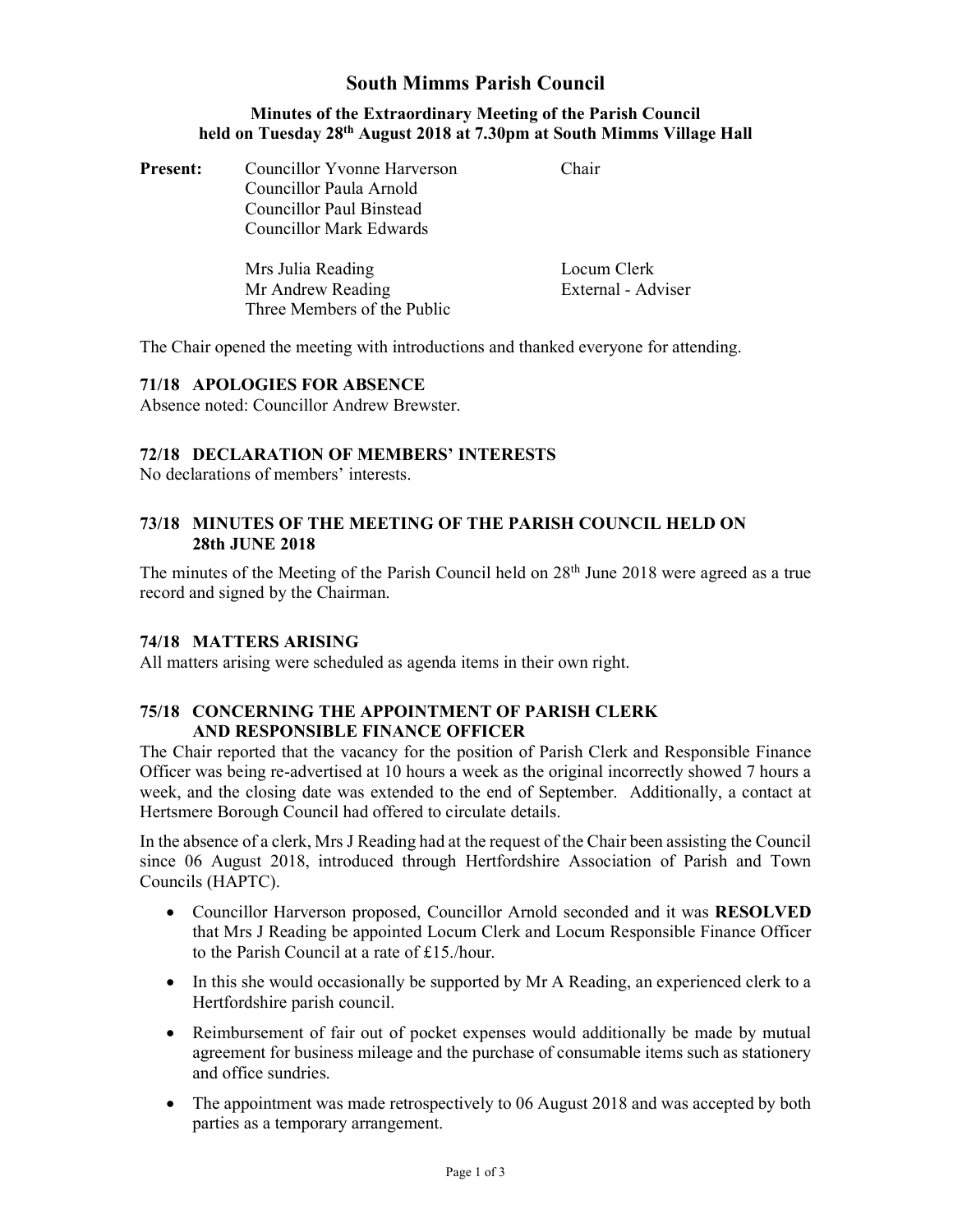# 76/18 CERTIFICATE OF EXEMPTION FROM A LIMITED ASSURANCE REVIEW

The Locum Clerk reminded Members that for the year ending 31 March 2018 it was not necessary for a limited assurance review to be carried out by an external auditor, provided that the Parish Council certified itself as exempt. There was a small number of requirements for exemption, all of which had been met.

In addition, the Parish Council had to comply with the Transparency Code for smaller authorities by publishing certain information, including the Exemption Certificate, on the Parish Council website. The date for submission of the Exemption Certificate was 11 June 2018, but in recognition of the vacancy of a Clerk and Responsible Finance Officer, the External Auditor, PKF Littlejohn LLP, had through the offices of HAPTC agreed an extension to 31 August 2018.

The Locum Clerk reported that Mr Ian Jack, the internal auditor who had been appointed in previous years, had not been available to scrutinise the accounts this year. With the Chair's approval, a referral from another Hertfordshire parish council resulted in Mr Alex Sage of St Albans agreeing at short notice to carry out the internal audit.

Mr Sage had signed an unqualified Annual Internal Audit Report 2017/18. He observed that the Community Infrastructure Levy grants received were each subject to a five-year limit for spending and recommended that separate earmarking records be made of this income, and its associated expenditure as and when authorised by the Parish Council.

- The sum of  $£35.00$  was agreed as an appropriate honorarium for Mr Sage's involvement. The Locum Clerk was authorised to buy a gift to this value and deliver it to him with the Parish Council's grateful thanks.
- It was RESOLVED that following an unqualified internal audit inspection, the Chairman and Locum Parish Clerk would sign a Certificate of Exemption which would be emailed to PKF Littlejohn to meet the new submission deadline.

# 77/18 ANNUAL GOVERNANCE STATEMENT

The Parish Council considered the Annual Governance Statement 2017/18. Each section of the Statement was reviewed and it was agreed that each section should be marked 'yes' apart from point 9 which was not applicable.

• It was **RESOLVED** that the Annual Governance Statement 2017/18 be approved.

#### 78/18 ACCOUNTING STATEMENTS AND COMPLETION OF THE ANNUAL GOVERNANCE AND ACCOUNTABILITY REVIEW (AGAR)

The Accounts for the Parish Council for the year ended 31 March 2018 were received and were considered alongside the AGAR Accounting Statements.

 It was RESOLVED that the Accounts of St Michael Parish Council for the year ended 31 March 2018 be approved and that the Chairman be authorised to sign the Receipts and Payments Accounts and Section 2 of the Annual Governance and Accountability Return.

#### 79/18 SCHEDULE OF PAYMENTS

The following payments were approved:

| <b>Item</b>                      | Payee           | <b>Amount Cheque Dated</b> |        |            |
|----------------------------------|-----------------|----------------------------|--------|------------|
| Reimburse computer repair charge | Mr M Harverson  | £70.00                     | 000288 | 06/08/2018 |
| Reimburse stationery supplies    | Mrs Y Harverson | £8.00                      | 000289 | 28/08/2018 |
| Locum clerk, August expenses     | Mrs J Reading   | £30.18                     | 000290 | 28/08/2018 |
| Locum clerk, August salary       | Mrs J Reading   | £645.00                    | 000291 | 28/08/2018 |